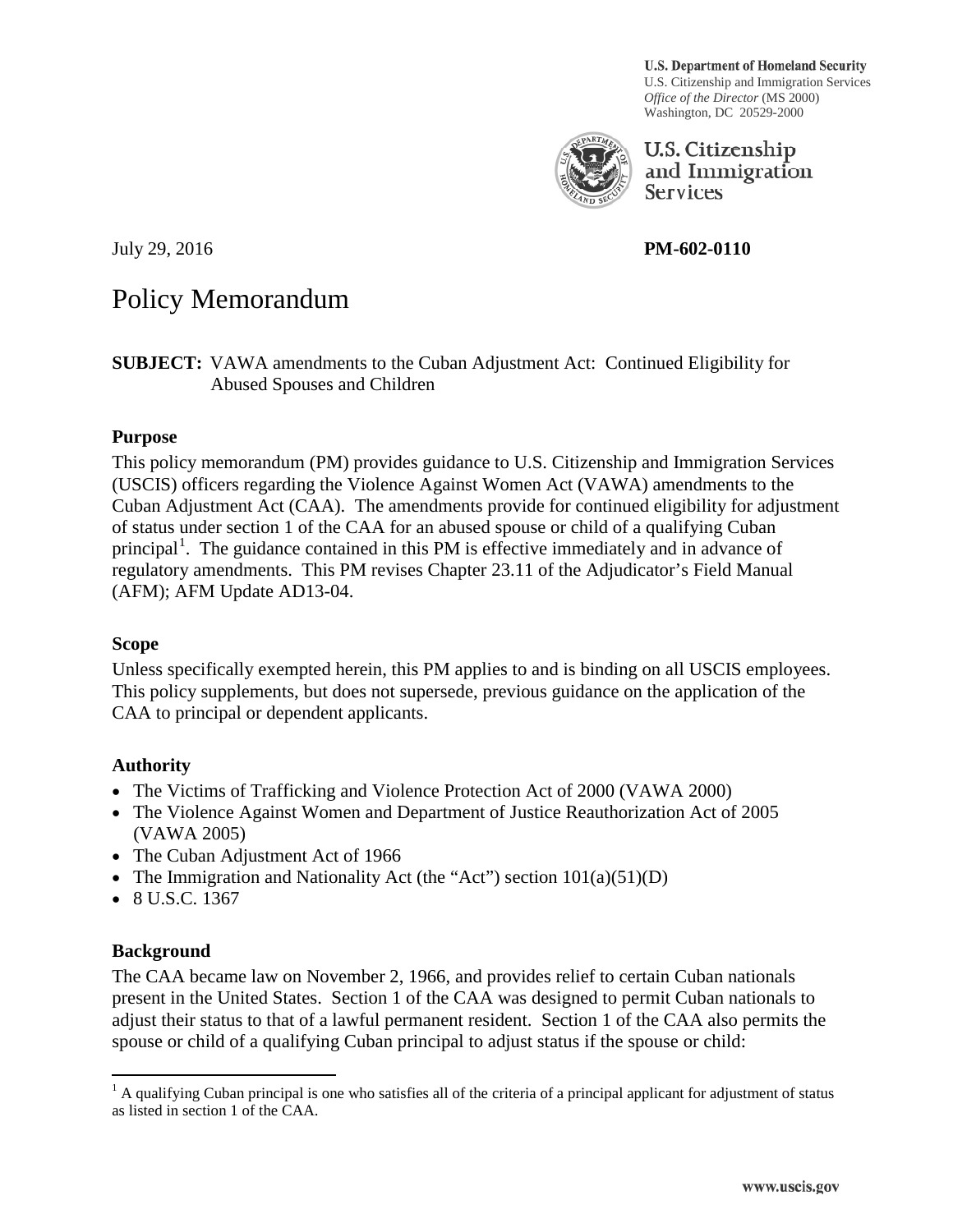- Was inspected and admitted or paroled into the United States after January 1, 1959;
- Has been physically present in the United States for at least 1 year; and
- Resides with the qualifying Cuban principal.

VAWA 2000 and VAWA 2005 amended the CAA to make it easier for battered or abused spouses or children of qualifying Cuban principals to adjust status under section 1 of the CAA. Sections 1509 of VAWA 2000 and 823 of VAWA 2005 removed the current residency requirements in the CAA for abused spouses and children and created death and divorce exceptions for abused spouses of qualifying Cuban principals. Specifically, for an abused spouse or child applying for adjustment of status under section 1 of the CAA, the VAWA amendments provide that:

- The abused spouse or child does not need to demonstrate he or she currently resides with the abusive Cuban spouse or parent;
- The abused spouse remains eligible to file an application for adjustment of status within 2 years after the death of the abusive Cuban spouse, if the applicant lived with the abusive Cuban spouse; and
- The abused spouse remains eligible to file an application for adjustment of status within 2 years after the termination of the marital relationship (i.e., divorce or annulment) from the abusive Cuban spouse, if the abused spouse demonstrates that the:
	- o Termination of the marriage and the abuse by the Cuban spouse are connected; and
	- o The abused spouse lived with the abusive Cuban spouse.

The above provisions, added by the VAWA amendments to the CAA, are only applicable to abused spouses and children of qualifying Cuban principals.

### **Policy**

An abused spouse or child may apply for adjustment of status to that of a lawful permanent resident under section 1 of the CAA provided that his or her abuser is a qualifying Cuban principal. The amendments that this PM makes to AFM  $23.11(e)(1)$  (Cuban principal may have adjusted on a basis other than the CAA) and  $23.11(m)(2)$  (rollback) apply to all CAA cases. Other than the latter two provisions, this PM does not affect the adjudications of, or procedures relating to, non-abused CAA spouse and/or child cases.

Only qualifying Cuban principals will be able to confer eligibility to file for adjustment of status under section 1 of the CAA to abused spouses and children. A qualifying Cuban principal is one who:

- Was inspected and admitted or paroled into the United States after January 1, 1959;
- Was physically present in the United States for at least 1 year;
- Is eligible to receive an immigrant visa;
- Is admissible to the United States for lawful permanent residency; and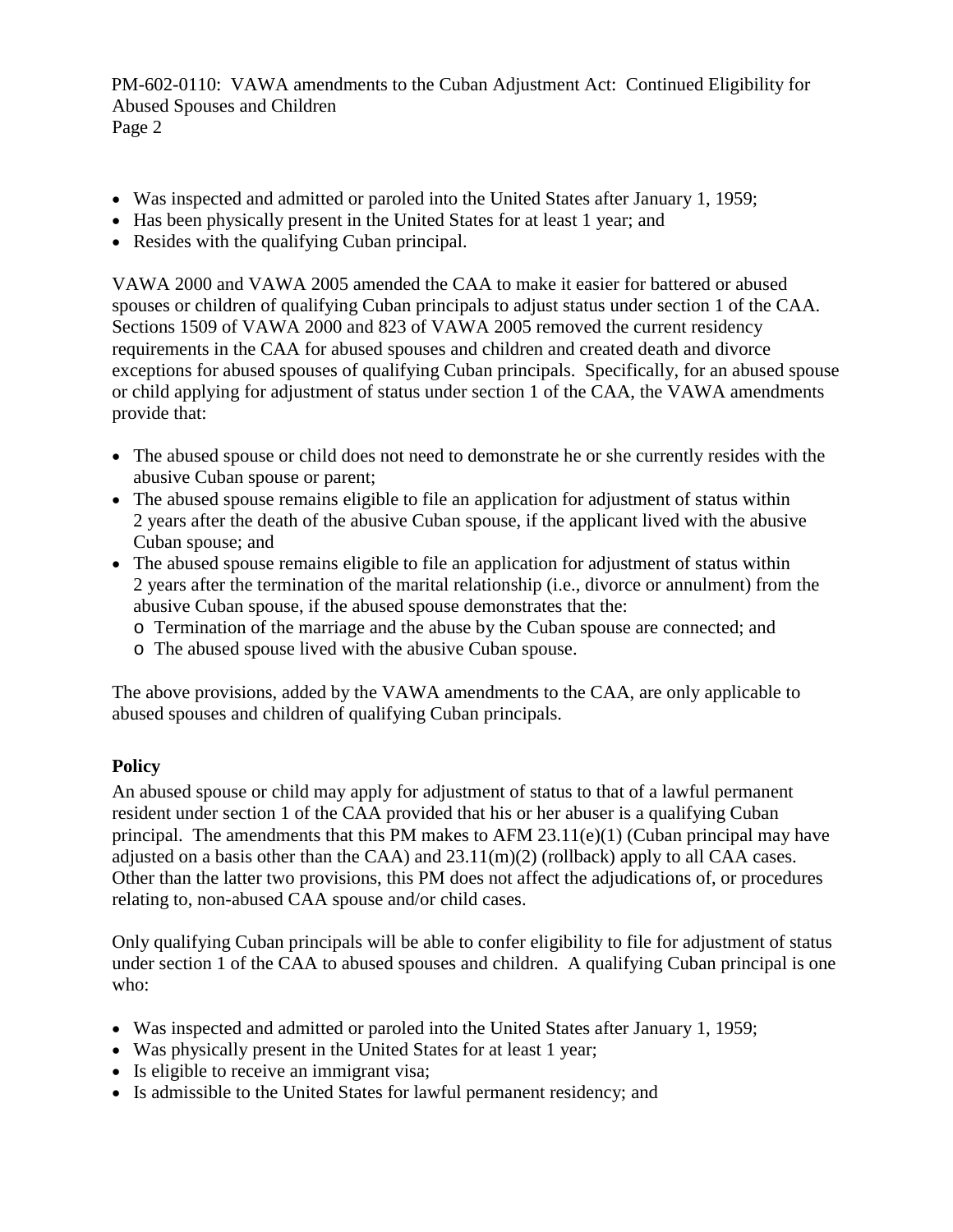- Has applied for, and is eligible for, adjustment of status; or
- Has adjusted status, whether under the CAA or another adjustment of status provision.

The VAWA amendments establish divorce and death exceptions and remove the residency requirements for abused spouses and children, but do not change the requirement that the abuser be a qualifying Cuban principal.

The adjustment of status of the abused spouse or child cannot precede the adjustment of the qualifying Cuban principal; the adjustment of status must be completed at the same time as, or subsequent to, the qualifying Cuban principal's adjustment.

The "any credible evidence" provision of section  $204(a)(1)(J)$  of the Act applies to these cases. USCIS will consider any and all credible evidence relevant to the application. The determination of what evidence is credible and the weight to be given that evidence shall be within the sole discretion of USCIS.

VAWA confidentiality provisions (8 U.S.C. 1367) apply to applicants with a pending or approved application for adjustment of status as the battered or abused spouse or child of a qualifying Cuban principal.

### **Implementation**

The AFM is amended as follows:

 $\mathcal{F}$  1. Chapters 23.11(a), (e), (g), (h), (i), (j), (k), and (m) are revised to read:

### **23.11 Cuban Adjustment Act Cases.**

#### (a) General.

#### \*\*\*

The Victims of Trafficking and Violence Protection Act of 2000 (Pub. L. 106-386) (VAWA 2000) and the Violence Against Women and Department of Justice Reauthorization Act of 2005 (Pub. L. 109-162) (VAWA 2005), amended the CAA to provide continued eligibility for adjustment of status as the battered or abused spouse or child under section 1 of the CAA. Under certain circumstances, abused spouses or children may remain eligible for adjustment of status even where the:

Spouse or child is not currently residing with the qualifying Cuban principal;<sup>2</sup>

 $2$  A qualifying Cuban principal is one who:

 $\bullet$  Was inspected and admitted or paroled into the United States after January 1, 1959;

Was physically present in the United States for at least 1 year;

<sup>•</sup> Is eligible to receive an immigrant visa;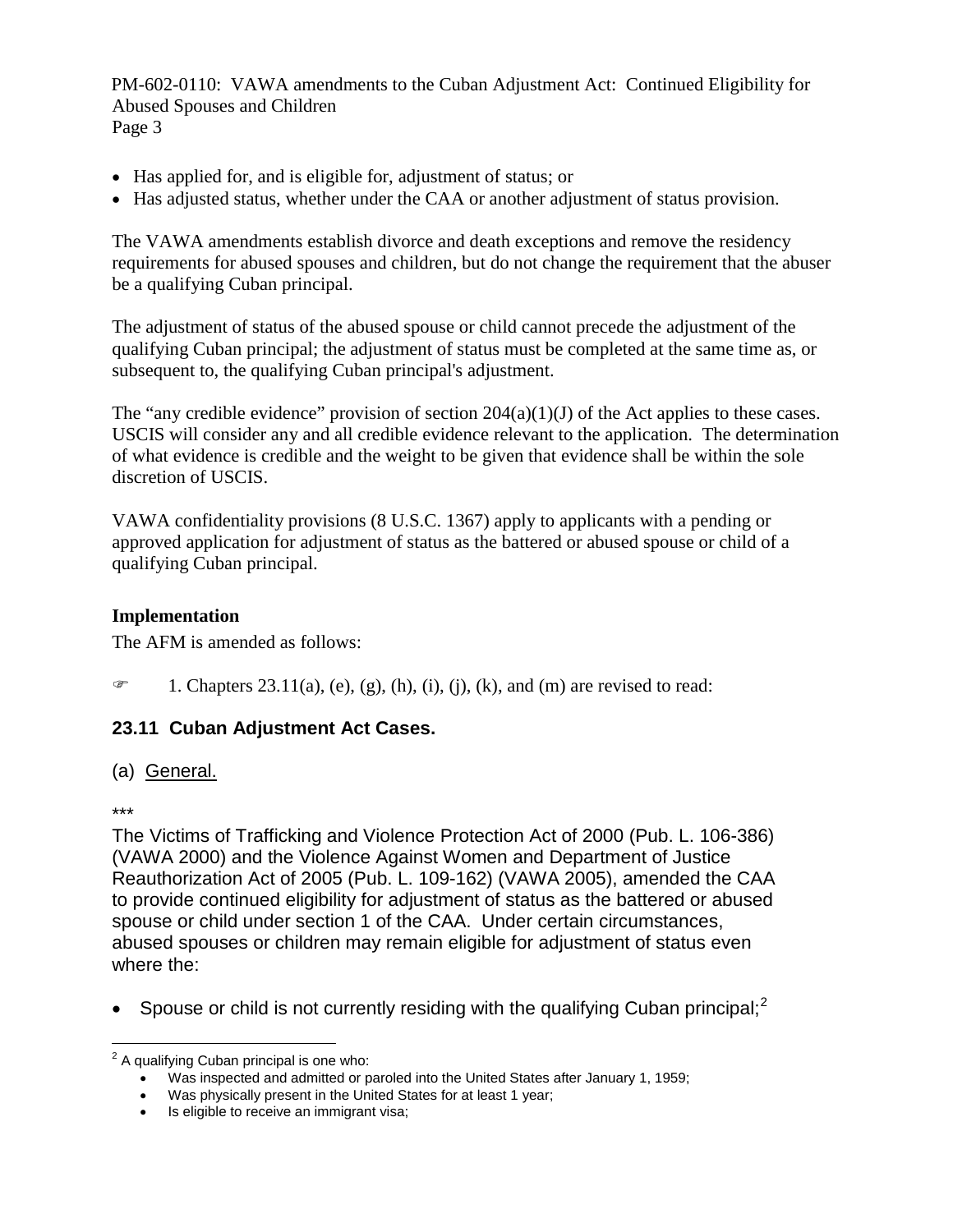- Marital relationship was terminated (by divorce, annulment, etc.) not more than 2 years ago; or
- Qualifying Cuban principal died not more than 2 years ago.

A spouse or child must demonstrate by providing any credible evidence that he or she was the subject of abuse or extreme cruelty by the qualifying Cuban principal, during the relationship, to qualify for the VAWA eligibility provisions for adjustment of status under the CAA.

\*\*\*\*\*

#### (e) Dependents.

#### (1) General requirements for spouse or child.

The spouse or child of a qualifying Cuban applicant may also seek adjustment under section 1 of the Act regardless of his or her nationality or place of birth. He or she must, however, meet of all the other eligibility criteria stated above, and must reside with the principal applicant. See **Matter of Bellido**, 12 I. & N. Dec. 369 (R.C. 1967). It is important to note that this is a very different standard from the one relating to spousal visa petition proceedings, where a petitioner need not prove marital viability, but rather that the marriage was valid at its inception.

The adjustment of the spouse or child cannot precede the adjustment of the principal applicant; the adjustment must be completed at the same time as, or subsequent to, the principal's adjustment. *Matter of Quijada-Coto*, 13 I. & N. 740 (BIA 1971). In addition, the qualifying relationship may have been created before or after the principal's adjustment. **Matter of Milian**, 13 I. & N. 480 (A.R.C. 1970).

While the principal applicant must have adjusted to lawful permanent resident (LPR) status in order for the non-Cuban spouse or child to qualify under the CAA, it is not necessary for the principal applicant to have adjusted under the CAA itself. Adjustment of a Cuban native or citizen to LPR status under any other adjustment provision will also make it possible for the non-Cuban spouse or child to seek adjustment under the CAA.

Finally, the spouse or child of a Cuban applicant is adjusted as an unconditional permanent resident, regardless of the duration of the qualifying marriage. The restrictions of section 216 of the Act do not apply.

(2) Continued eligibility provisions for abused spouse or child (VAWA). The spouse or child of a qualifying Cuban principal, subjected to battery or extreme cruelty by the

<sup>•</sup> Is admissible to the United States for lawful permanent residency; and

<sup>•</sup> Has applied for, and is eligible for, adjustment of status; or

<sup>•</sup> Has adjusted status, whether under the CAA or another adjustment of status provision.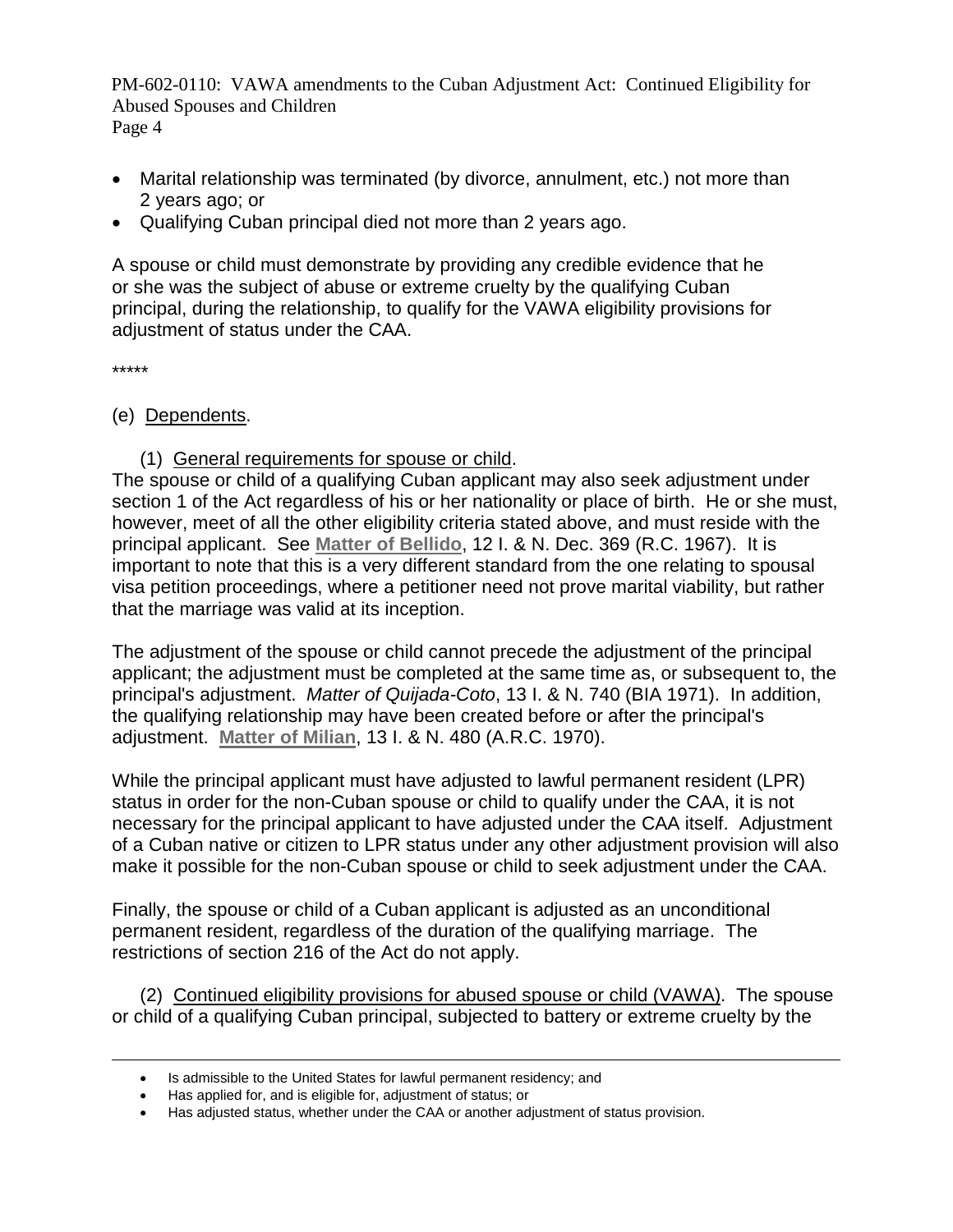qualifying Cuban principal, may seek adjustment of status under section 1 of the CAA without having to demonstrate current residency with the qualifying Cuban principal. The abused spouse or child must have resided with the qualifying Cuban principal at some point during the relationship as spouse or child of the qualifying Cuban principal.

As with all CAA derivatives, a qualifying Cuban principal is an individual who is eligible for and has applied for adjustment of status or has adjusted status to a lawful permanent resident, whether under the CAA or another adjustment of status provision.

An abused spouse or child may adjust status under certain circumstances when the qualifying Cuban principal is not a lawful permanent resident.

Loss of status. If an LPR has battered or subjected to extreme cruelty the LPR's spouse or child, the spouse or child may file an immigrant visa petition on his or her own behalf. Once the abused spouse or child has filed an immigrant visa petition, the petition remains valid even if the LPR loses his or her LPR status. INA 204(a) $(1)(B)(v)$ . The abused spouse may file an immigrant visa petition even *after* the LPR loses status, as long as the spouse files within 2 years of the date the LPR lost status and the LPR lost status "due to an incident of domestic violence." INA 204(a)(1)(B)(ii)(II)(CC)(aaa). Given the ameliorative purpose of the various VAWA provisions, and the lack of a petition requirement for CAA cases, these INA provisions reasonably modify the ordinary rules for CAA adjustment in the case of abused spouses and children of a Cuban principal. For this reason:

- o If the Cuban principal loses LPR status at any time *after* the abused spouse or child applied for CAA adjustment, the spouse or child remains eligible for CAA adjustment; and
- o If the Cuban principal loses LPR status *before* the spouse or child applies for CAA adjustment, the spouse or child can still apply if the Cuban principal lost LPR status due to an incident of domestic violence *and* the spouse or child applies within 2 years of the date the Cuban principal lost status.

• Divorce. If, at the time of filing, the spousal relationship has been legally terminated (ex. divorce, annulment, etc.) within the past 2 years, the abused spouse remains eligible for adjustment of status under section 1 of CAA provided that:

 $\circ$  There is a demonstrated connection between the legal termination of marriage within the past 2 years and the battery or extreme cruelty perpetrated by the qualifying Cuban principal;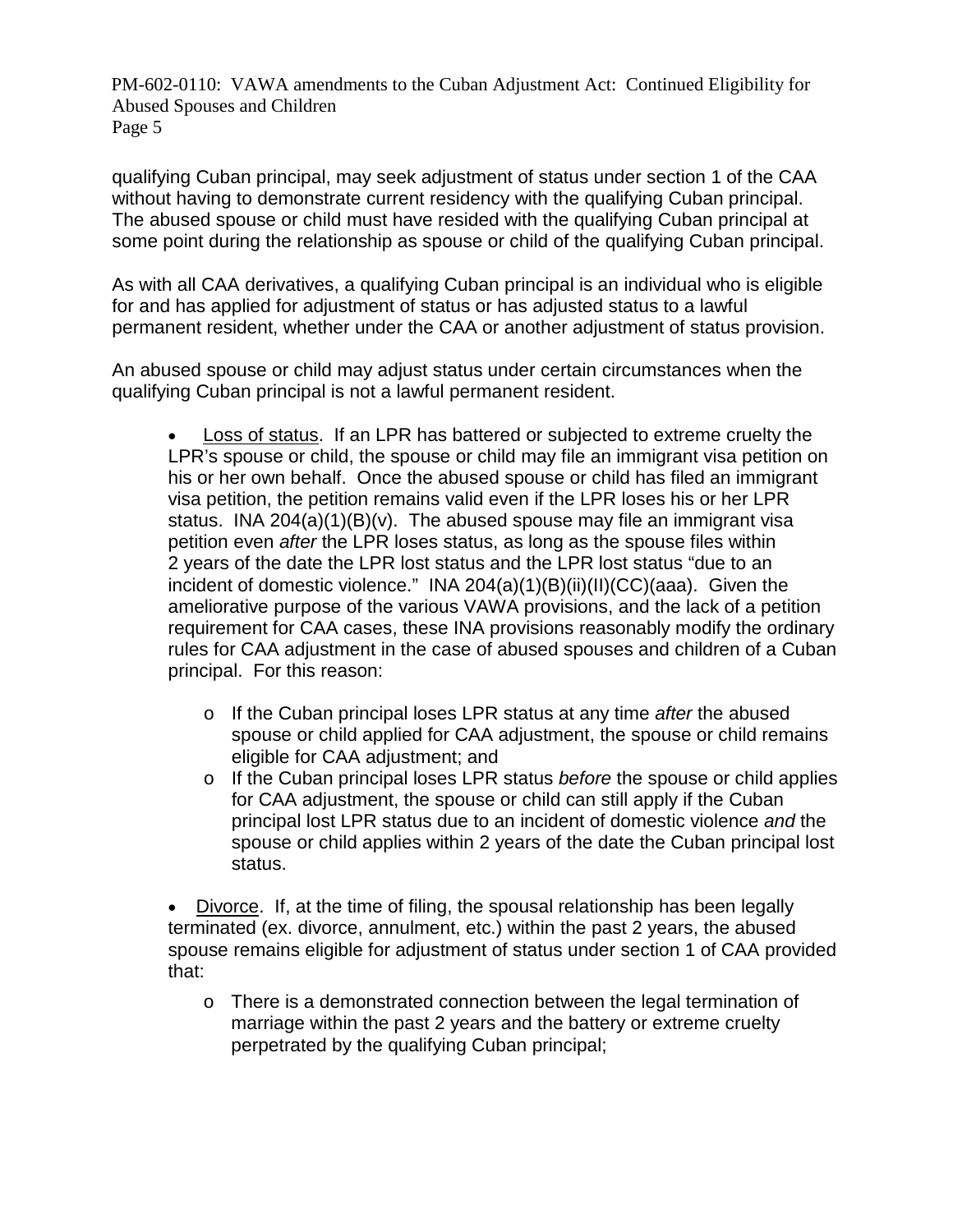- o The abused spouse files an application for adjustment of status under section 1 of the CAA within 2 years of the legal termination of the marriage; and
- o The abused spouse resided, at some point during the spousal relationship, with the qualifying Cuban principal.
- x Death. As noted, the Cuban principal's death *after* the abused spouse or child has applied for CAA adjustment does not end the applicant's eligibility. Also, if the abused spouse of a Cuban principal lived with the Cuban principal at some point during the spousal relationship, but did not file an application before the Cuban principal's death, the abused spouse will remain eligible for adjustment of status under section 1 of the CAA if the abused spouse applies within 2 years after the death of the *qualifying Cuban principal*.

The provisions in this chapter 23.11(e)(2) concerning the effect of the Cuban principal's loss of status, and of divorce or death apply only to CAA applications filed by abused spouses and children of a Cuban principal.

\*\*\*\*\*

(g) Procedure for applying.

\*\*\*

(1) Form I-485, Application to Register Permanent Residence or Adjust Status.

• The current Form I-485 (Rev. 06/20/13) does not provide an application type for an abused spouse or child of a qualifying Cuban principal. An abused spouse or child must apply for adjustment of status under section 1 of the CAA using Form I-485 and selecting the application type utilized by non-abused spouses and children of a Cuban applicant ("I am the husband, wife, or minor unmarried child of a Cuban…"). Abused spouses and children may select this application type even if they are no longer residing with the qualifying Cuban principal at the time of filing. A VAWA self-petition is not required.

\*\*\*\*\*

## (h) Proof of eligibility.

\*\*\*

• An individual seeking CAA adjustment as the abused spouse or child of a qualifying Cuban principal must present the same evidence of the relationship to the Cuban principal listed above. The individual must also present evidence that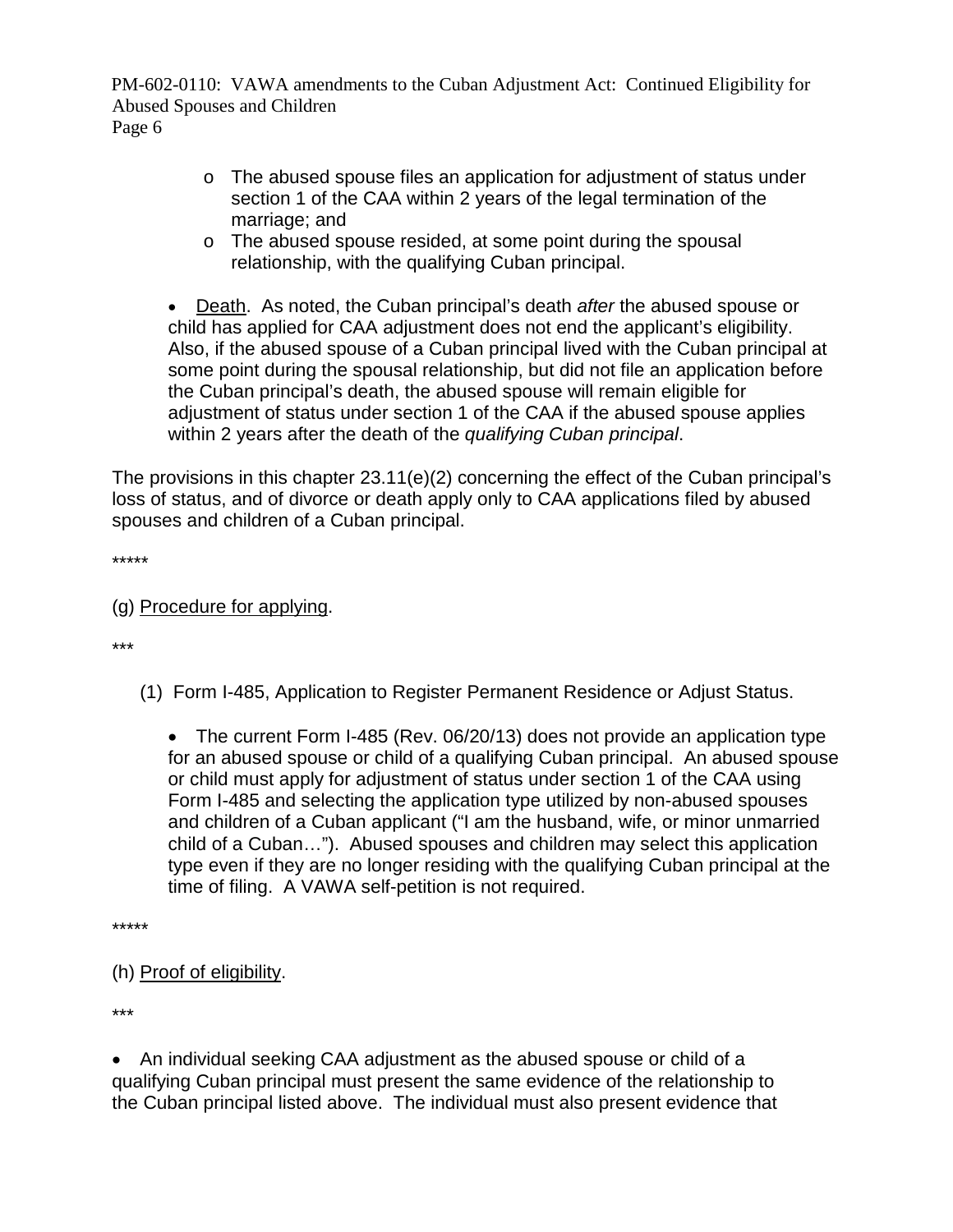the individual has been battered or subjected to extreme cruelty by the Cuban principal.

- USCIS applies the "any credible evidence" provision in INA 204(a)(1)(J) of the Act to VAWA CAA cases.
- A VAWA CAA applicant does *not* need to file a Form I-360.
- But the evidence that could support a VAWA Form I-360 would also be relevant to a VAWA CAA claim.
- In weighing the evidence the following issues would be most salient:
	- o Whether the abuse occurred in the relationship;
	- o Whether the applicant resided with the qualifying Cuban principal at some point during the relationship;
	- o Whether, if the marriage terminated other than by death, the termination was connected to the claimed abuse;
	- o Whether, if the principal has died, the applicant filed the Form I-485 within 2 years of the principal's death; or
	- o Whether, if the principal has lost LPR status, the loss of status was due to an incident of domestic violence.

The VAWA confidentiality requirements of 8 U.S.C. 1367 apply to VAWA CAA applicants just as they do to all VAWA cases.

The adjudicator in his or her sole discretion will determine whether the evidence is credible and the weight to give it.

The VAWA amendments to the CAA do not alter other existing evidentiary standards or requirements applicable to adjustment of status applications (e.g., evidence demonstrating that the spouse or child is the spouse or child of the qualifying Cuban principal, was inspected and admitted or paroled, physically present in the United States for 1 year).

- A non-Cuban abused spouse or child does not need to provide a copy of the qualifying Cuban principal's adjustment of status application. However, the abused spouse or child must provide sufficient information to enable USCIS to verify the qualifying Cuban principal's status or a pending application for adjustment of status under the CAA. Such information may include the following: abuser's full name, date of birth, place of birth, parents' names, alien registration number, Form I-94s, social security number, or other identifying information.
- The burden rests with the applicant to demonstrate by a preponderance of the evidence that he or she is eligible for the benefit sought.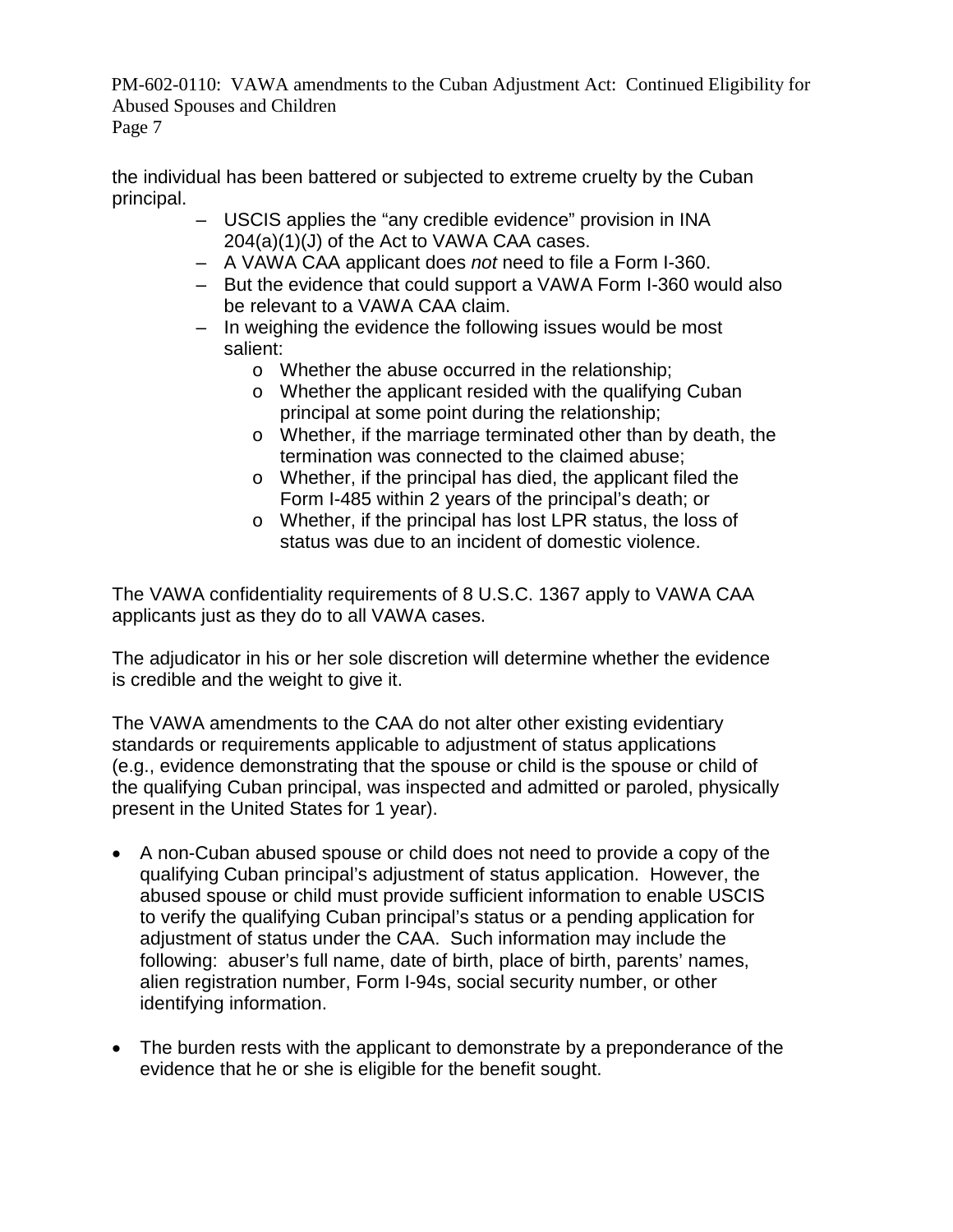## (i) Jurisdiction.

All applications for adjustment of status under the CAA must be filed in accordance with the current Form I-485 instructions. Abused spouses and children do not need to file a separate VAWA self-petition.

The Vermont Service Center's (VSC) VAWA Unit will adjudicate applications for adjustment of status under section 1 of CAA for an abused spouse or child. The VSC may refer the application to the appropriate field office for interview. If the VSC decides to relocate the application for interview, the adjudicating officer will first render an opinion on the abuse determination, and then relocate the individual's A-file to the appropriate field office for a final decision on the adjustment of status application.

## (j) Processing instructions.

- (1) Procedures.
- \*\*\*

## (2) Class of Admission Updates: "384" For VAWA CAA.

An officer adjudicating an application for adjustment of status under section 1 of the CAA filed pursuant to the VAWA amendments will ensure that the Central Index System (CIS) is properly updated with the appropriate class of admission (COA) 384, used to identify these specially protected cases. If the officer is unable to update the CIS, then the officer must contact the local records office with write access to the CIS to request the update to the COA. The 384 COA is entered in advance of a final decision on the adjustment of status application. Once a final decision is made, the COA is populated to reflect the correct classification (i.e., CU-7 if approved); however, the history screen of the CIS will maintain the previous 384 COA.

### (3) Previously filed VAWA self-petition, approved, denied, or pending.

If there is evidence of a previously filed VAWA self-petition, the adjudicating officer must review the entire record prior to making a decision on the application for adjustment of status under section 1 of the CAA.

– A previously approved VAWA self-petition based on the same relationship may be considered persuasive evidence of the existence of abuse in the relationship. Nevertheless, the adjudicating officer should not assume that the alleged abuser and the basis for the claim in the VAWA self-petition is the same as the basis for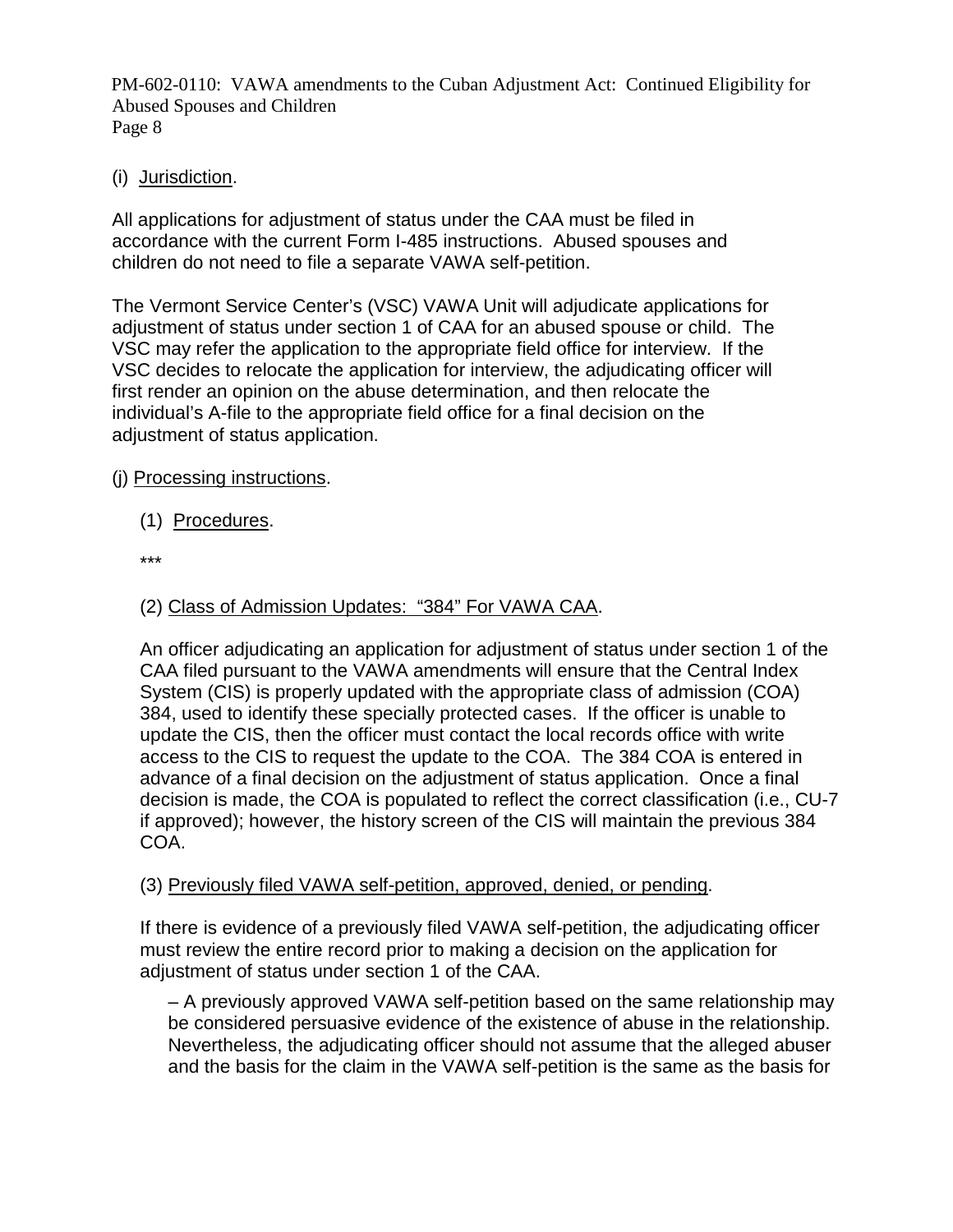the application for section 1 CAA adjustment of status as an abused spouse or child.

– Similarly, a previously denied VAWA self-petition is not necessarily proof that the claim of abuse in the application for section 1 CAA adjustment of status as an abused spouse or child is unfounded. The VAWA self-petition may have been denied because the abuser was not an LPR at the time of filing or for other reasons unrelated to the abuse or the relationship between abuser and the abused spouse or child. In the case of a denied VAWA self-petition, the adjudicating officer must request the complete A-file and review the evidence provided in support of the VAWA self-petition and reason for denial in advance of a final decision on the section 1 CAA adjustment of status application.

– If the VAWA self-petition is pending, it is within the discretion of the adjudicating officer to wait for a final decision on the VAWA self-petition prior to rendering a decision on the application for section 1 CAA adjustment of status as an abused spouse or child. The adjudicating officer may contact the VSC to request a possible expedite of the VAWA self-petition.

## (k) Interview.

At the discretion of USCIS, the application may be referred to the appropriate field office for an interview. The interviewing procedures and techniques are essentially the same as those on a section 245 interview (see subchapter 23.4). However, three areas of potential difficulty should be addressed:

\*\*\*

• When an applicant has made a claim of abuse and is seeking adjustment of status as an abused spouse or child, the confidentiality provisions of 8 U.S.C. 1367 apply.

– An abused spouse or child with a pending or approved application for adjustment of status to that of an LPR under section 1 of the CAA is by definition a "VAWA self-petitioner" as defined at section 101(a)(51)(D) of the Act (even if a VAWA self-petition is never filed). If the application for adjustment of status under section 1 of the CAA is denied, the confidentiality provisions will continue to apply to the applicant until all final appeal rights are exhausted. Please refer to the December 15, 2010 guidance memo entitled "Revocation of VAWA-Based Self-Petitions (Forms I-360) (AFM Update AD10-49)" for information on how to comply with the VAWA confidentiality provisions.

## (l) Waivers.

\*\*\*\*\*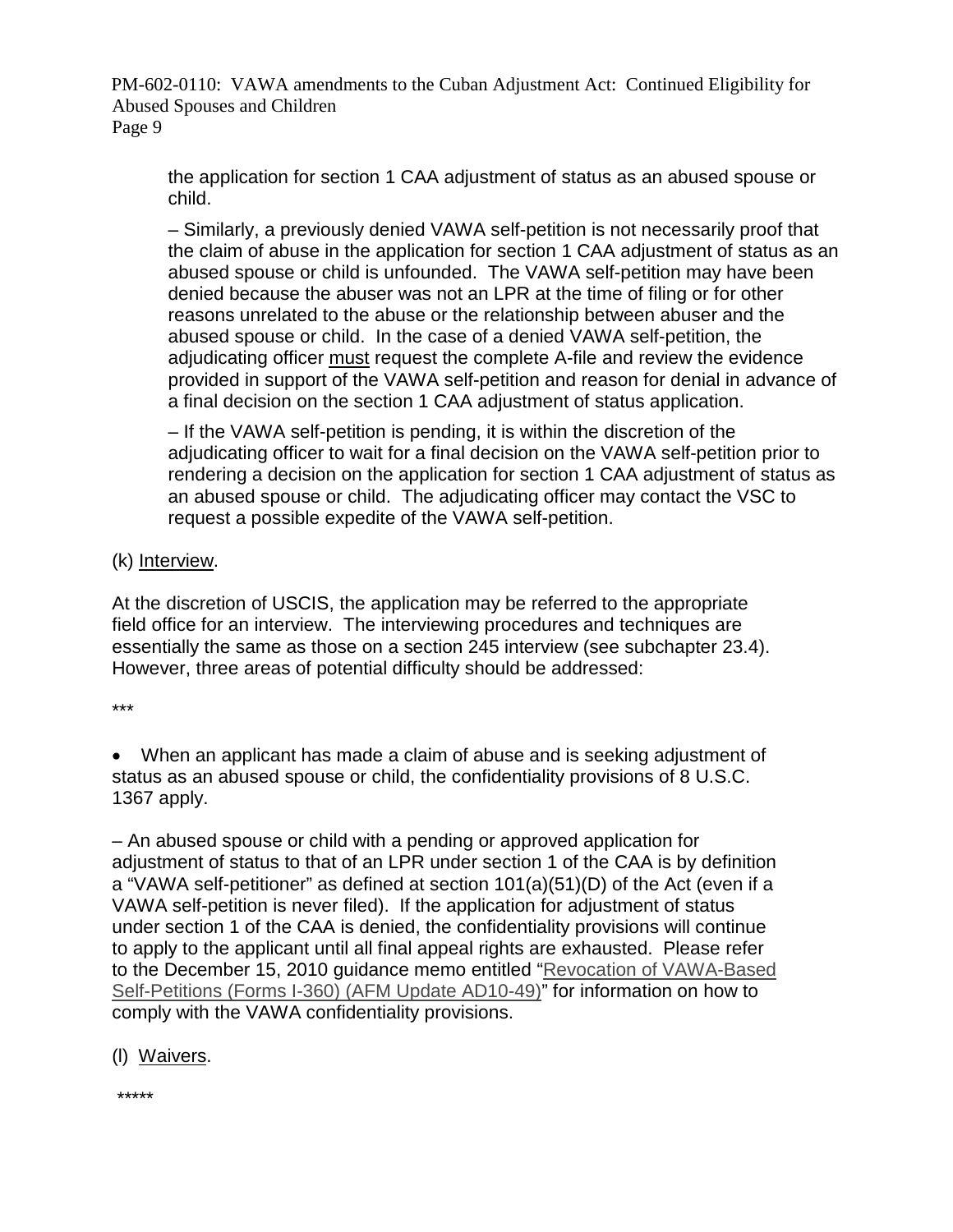(m) Approval Procedures.

(1) General.

With the exception of rollback provisions discussed in paragraphs (2) and (3), the general procedures for approval of an adjustment of status application set forth in subchapter 23.2 of this field manual apply to all CAA cases (including VAWA CAA cases). The COA codes pertaining to CAA cases are:

\*\*\*

• CU-7: Adjustment of status class of admission for non-Cuban spouses and children adjusting under the Act (to include battered or abused spouses and children of a qualifying Cuban principal or CU-6).

(2) General Rollback Provisions.

\*\*\*\*\*

The non-Cuban spouse and children of a qualifying Cuban applicant are entitled to the same rollback provision as the qualifying Cuban principal. The non-Cuban spouse or child receives the full 30-month rollback, even if that means the individual becomes an LPR before the date on which the individual became the Cuban applicant's spouse or child. *See Silva-Hernandez v. USCIS,* 701 F.3d 356 (11th Cir. 2012).

This same rule applies to VAWA CAA cases.

\*\*\*\*\*

) 2. The AFM **Transmittal Memoranda** button is revised by adding a new entry, in numerical order, to read:

| AD13-04<br>  [DATE] | Chapter 23.11 | Provides guidance on the VAWA<br>amendments to the Cuban Adjustment<br>Act for abused spouses and children. |
|---------------------|---------------|-------------------------------------------------------------------------------------------------------------|
|                     |               |                                                                                                             |